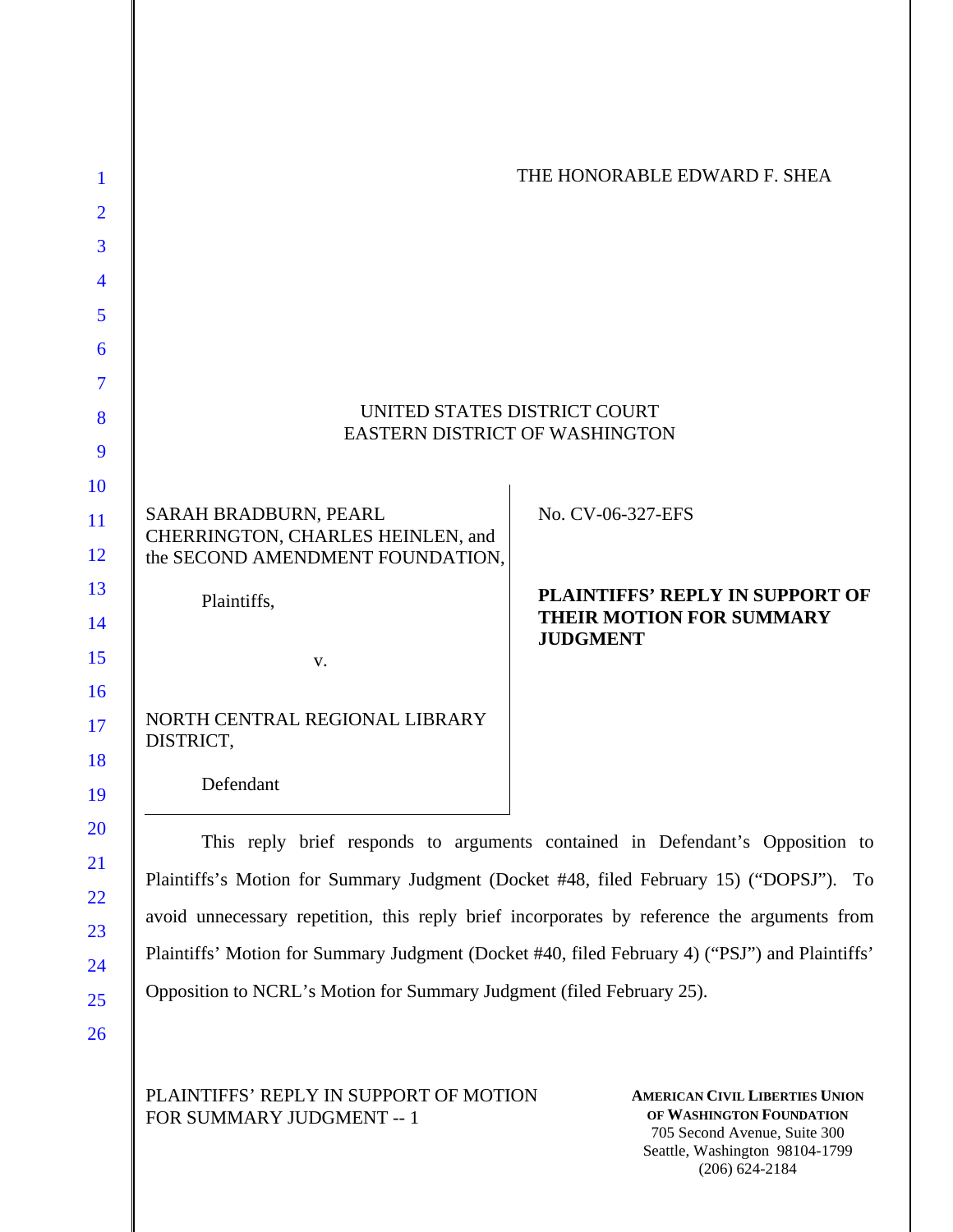# **I. NCRL MISREADS AMERICAN LIBRARY ASSOCIATION AND MAINSTREAM LOUDOUN**

NCRL places much weight on the plurality opinion from United States v. American Library Ass'n, 539 U.S. 194, 208-09 (2003) ("ALA"), quoting it at length at several points in its opposition brief. Defendant's reliance is unjustified. "The Ninth Circuit has not taken pluralities as being controlling." Jacobsen v. United States Postal Service, 993 F.2d 649, 655  $(9<sup>th</sup>$  Cir. 1992). Under Marks v. United States, 430 U.S. 188, 193 (1977), the holding of a Supreme Court decision with no majority is the opinion deciding the case on the narrowest grounds. For ALA, the narrowest grounds are found not in the plurality, but in the concurring opinions of Justices Kennedy and Breyer, who said that Congress did not violate the First Amendment by encouraging public libraries to install filtering systems, so long as those systems will be disabled upon the request of an adult. See PSJ at 17 (explaining which portions of ALA are binding and which are not).

A majority of the Court did not agree with the propositions from the plurality that NCRL relies upon here. A majority either expressly rejected or pointedly refrained from endorsing the plurality's unrealistically deferential standard of review, id. at 205, and its idiosyncratic view (which ran counter to the Court's earlier decision in Board of Education v. Pico, 457 U.S. 853 (1982)) that removal of material from the library's collection based on objections to its content is no different than a decision about which material to purchase at the outset, id. at 207-08. This Court should not treat minority views from ALA as if they were binding authority.

NCRL asserts that "complete disabling is not authorized by CIPA," and that "nothing in ALA suggests that [a] library must … have the capacity to completely disable a filter upon request." DOPSJ at 18. No matter how one counts the votes in ALA, these statements are wrong as a matter of law. CIPA says a library receiving e-rate funds "may disable the [filter],

PLAINTIFFS' REPLY IN SUPPORT OF MOTION FOR SUMMARY JUDGMENT -- 2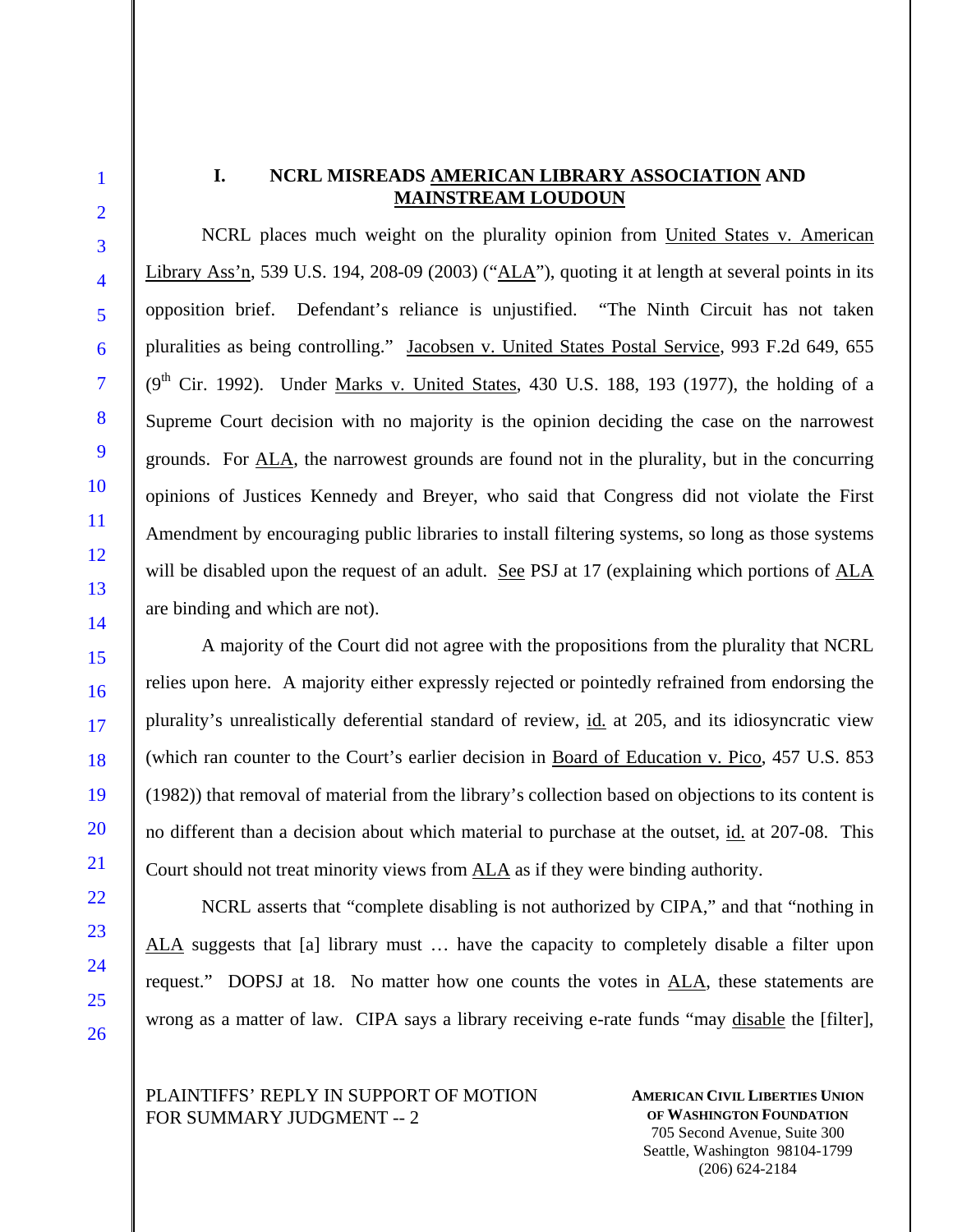during use by an adult, to enable access for bona fide research or other lawful purpose." 47 U.S.C. § 254(h)(5)(D) (emphasis added). Libraries receiving funds under LSTA "may disable a [filter] to enable access for bona fide research or other lawful purposes," 20 U.S.C. § 9134(f)(3) (emphasis added), whether or not the user is an adult. Even the plurality in ALA adopted as a definitive interpretation of the statute the statement of the Solicitor General at oral argument that a "librarian can, in response to a request from a patron, unblock the filtering mechanism altogether." 539 U.S. at 209 (emphasis added). Disabling the filter is unquestionably authorized. Moreover, the plurality and the concurring opinions envisioned that disabling would actually occur when requested; if it did not, there would have been no reason for the various opinions to lay such emphasis upon it.

A library's willingness to consider site-by-site unblocking requests made while the filter as a whole is locked in place is not an adequate substitute. To begin with, it is not the mechanism envisioned by CIPA, which speaks of "disabling" the filter upon request, not reconfiguring it upon request. ALA is not dispositive on this question, since that case did not call upon the Court to consider a hypothetical library that immediately unblocked sites upon request, while otherwise leaving the filter running. This Court need not decide that question either, because it is undisputed that NCRL does not unblock sites upon request. PSJ 4-5. At most, NCRL will consider requests to unblock individual sites on a permanent basis for all viewers. Even with fully legitimate reasons for an adult to view an adult site, NCRL will not accommodate that site-by-site unblocking request. Instead, it will only make permanent unblocking decisions -- and the only sites that will be permanently unblocked are those the library deems to be appropriate for children. Plaintiffs' Statement of Facts ¶¶ 43-44; Plaintiffs' Counter-Statement of Facts ¶ 13.

PLAINTIFFS' REPLY IN SUPPORT OF MOTION FOR SUMMARY JUDGMENT -- 3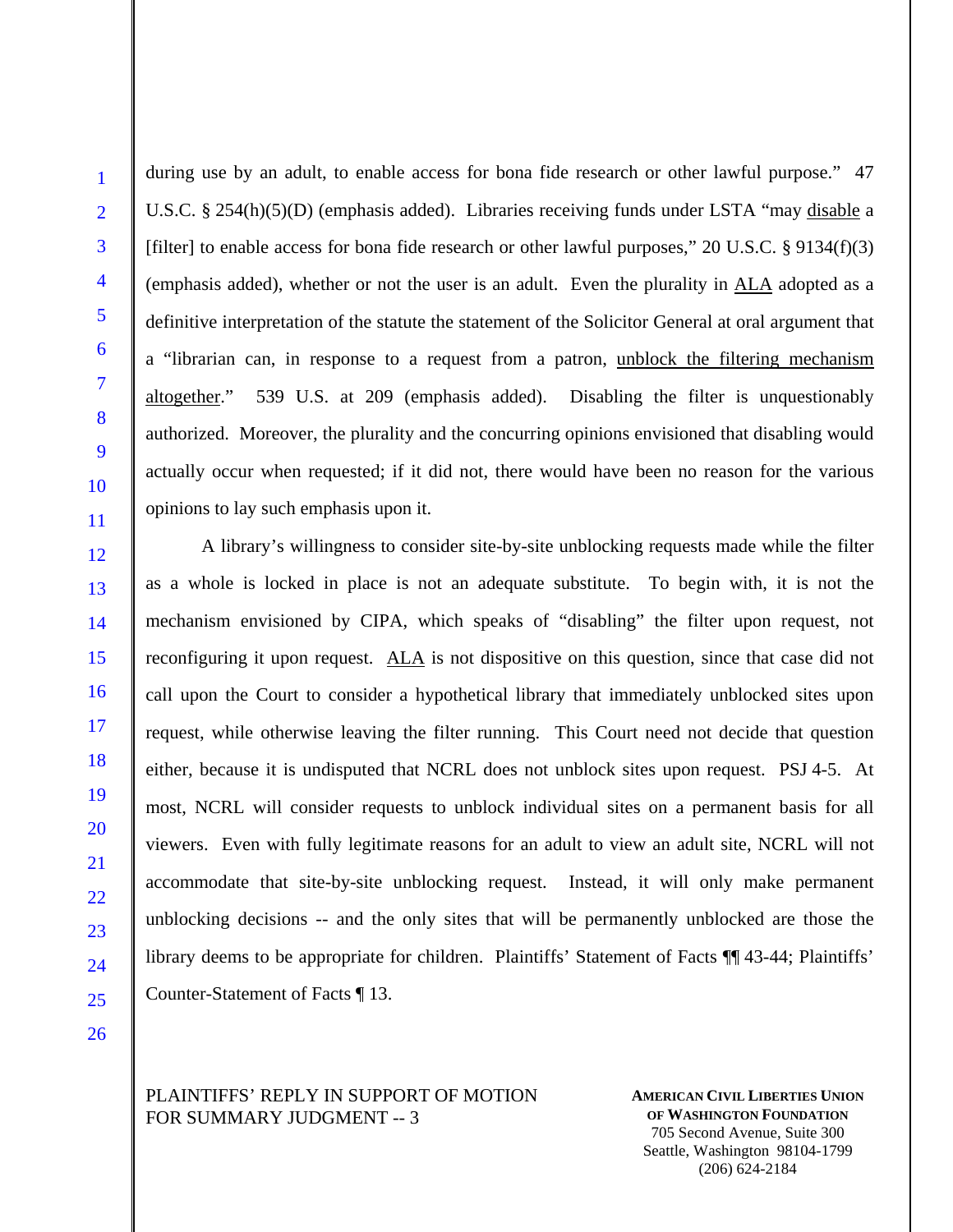Because ALA was a facial challenge to Congress's authority to enact a statute under the Spending Clause, it necessarily left unanswered many questions that might arise in a constitutional challenge to a specific library's policies. Mainstream Loudoun v. Bd. of Trust. of the Loudoun County Public Library, 24 F. Supp. 2d 552 (E. D. Va. 1998) ("Mainstream Loudoun II") is the only such challenge to result in a published opinion. Like this case, Mainstream Loudoun involved a library that blocked all web sites it considered inappropriate for children and would not disable its filters for adults. The later enactment of CIPA, and the decision in ALA, in no way overruled Mainstream Loudoun. The type of filtering envisioned by CIPA and approved in ALA are factually distinguishable from the filtering systems found in Mainstream Loudoun and in this case. PSJ at 2 n.1. NCRL implies that Mainstream Loudoun was somehow overruled because the later-decided ALA case did not cite it. DOPSJ at 10. Of course, the Supreme Court is never obliged to cite trial court opinions dealing with the same general subject matter, and especially not opinions whose facts are distinguishable and whose outcome is not being overruled. Mainstream Loudoun remains highly persuasive authority.

### **II. NCRL'S POLICY IS OVERBROAD**

### **A. Overbreadth Cases Apply To The Library Setting**

NCRL writes that it "has no quarrel with the principle that speech appropriate for adults cannot be completely silenced for the sake of protecting children when less restrictive safeguards are shown to exist." DOPSJ at 9 (citing Ashcroft v. Free Speech Coalition, 535 U.S. 244 (2002)). Nonetheless, NCRL questions whether this rule applies in public libraries. Id. ("Ashcroft, however, does not consider this principle in the context of internet filtering in public libraries . . ."). There is of course no public library exception to the rule against overbroad governmental speech restrictions. Ashcroft is just one example of the rule that government may not "reduce the adult population . . . to reading only what is fit for children." Butler v. Michigan,

PLAINTIFFS' REPLY IN SUPPORT OF MOTION FOR SUMMARY JUDGMENT -- 4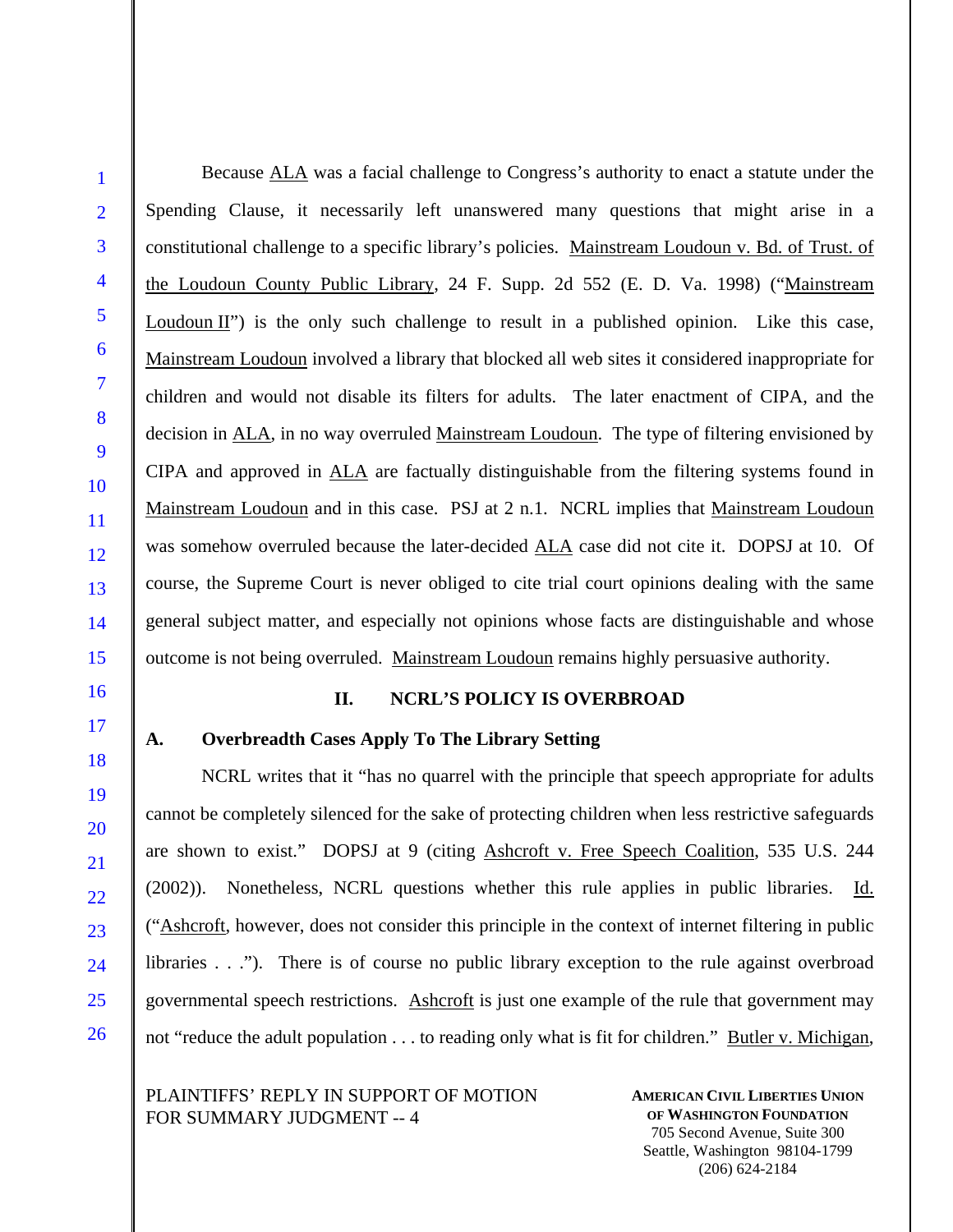352 U.S. 380, 383 (1957); PSJ at 9-10. The Court has applied this rule consistently and in a variety of contexts. See, e.g., Sable Communications v. FCC, 492 U.S. 115, 131 (1989) (invalidating a ban on indecent but not obscene telephone services); Bolger v. Youngs Drug Products Corp., 463 U.S. 60, 74-75 (1983) (striking down a ban on mail advertisements for contraceptives); Erznoznik v. City of Jacksonville, 422 U.S. 205, 217-18 (1975) (striking down a statute that criminalized showing of nudity at drive-in theaters). It would be perverse if the one place where the government could limit adults to childrens' discourse was the public library, an institution dedicated to the dissemination of ideas.

Defendant's urges this Court to disregard the Butler overbreadth principle for libraries because "[t]he issue before this Court are best informed by ALA because of the unique considerations associated with speech rights, public libraries, and legal overlay of CIPA." DOPSJ at 9. But ALA was exceedingly narrow and avoided the questions that would arise in an as-applied challenge: it upheld CIPA on its face because of the disabling provisions. This Court's best recourse is to fall back on other well-established principles of First Amendment jurisprudence. The prohibition on reducing adults to reading what is fit for children is such a principle.

### **B. That NCRL Could Block Even More Material Is Irrelevant**

NCRL asks this Court to "consider the 64 categories NCRL chooses not to block, including, for example, categories pertaining to abortion, extremist groups, sex education, alcohol, tobacco, weapons, and violence." DOPSJ at 9-10. The potential for filtering policies that are even more overbroad does not make the existing overbreadth acceptable. A statute banning all speech about the war in Iraq would not be constitutional simply because it allows the populace to discuss social security, the budget deficit, and nuclear proliferation.

PLAINTIFFS' REPLY IN SUPPORT OF MOTION FOR SUMMARY JUDGMENT -- 5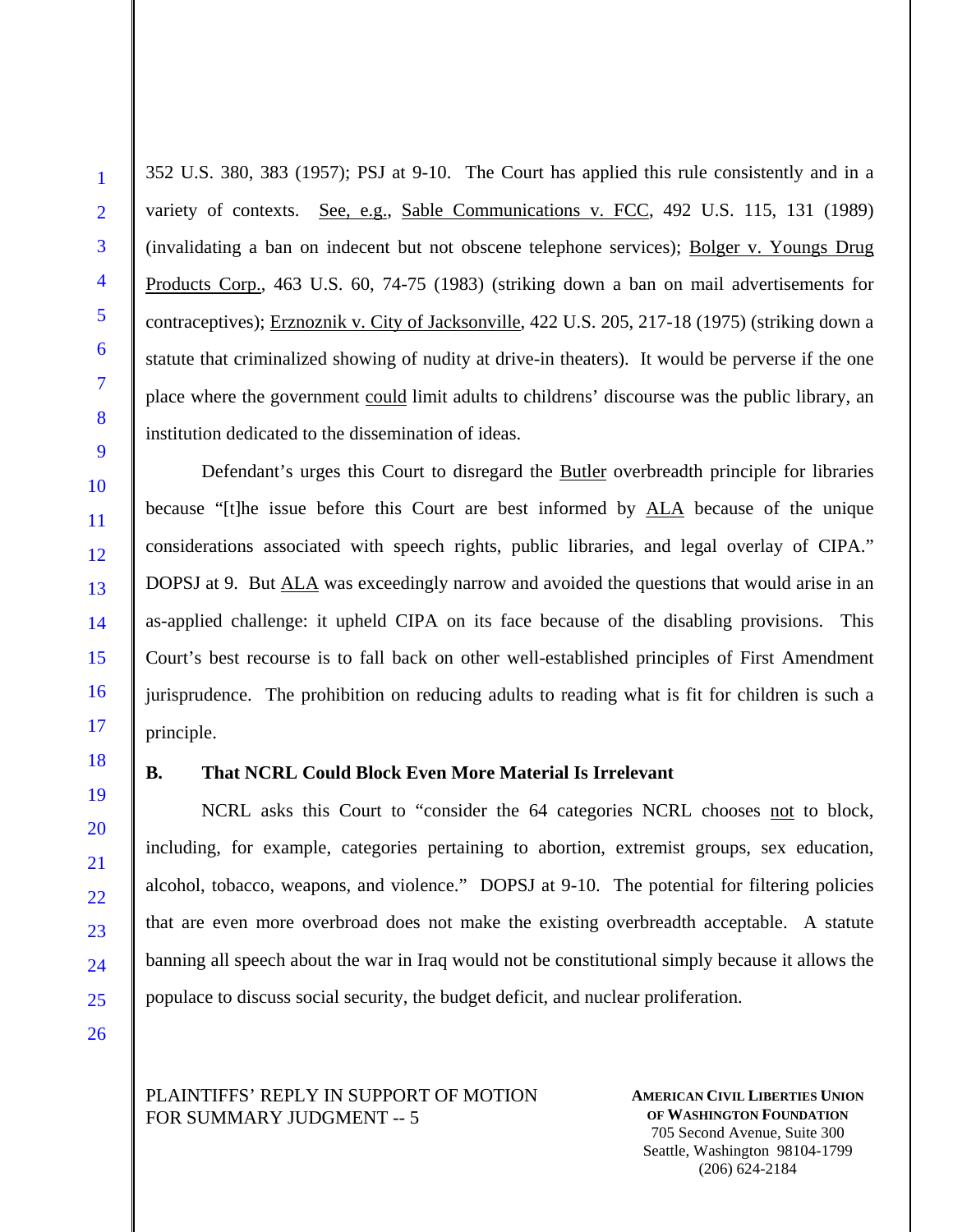## **C. Paternalistic Judgments About What Patrons Should Read Cannot Trump Patrons' Own Choices**

NCRL attempts to explain away some examples of overblocked web sites by asserting in a paternalistic manner that its patrons have no cause to read them. DOPSJ at 13-14. This argument shows the central problem with overbroad internet filtering technology. There are dozens of reasons why a patron of NCRL may want to view **WWW.acceptpreganancy.org** or www.faithchurchofdavis.org, including relatives living in those areas or simply research about what exists in the world outside of North Central Washington. There is nothing wrong with a patron of NCRL ordering tulips from www.tulipflorists.com. "The First Amendment mandates that we presume that speakers, not the government, know best both what they want to say and how to say it." Riley v. National Federation of the Blind, 487 U.S. 781, 790-91 (1988). The same applies to readers, since "the protection afforded [by the free speech clause] is to the communication, to its source and to its recipients both." Virginia Pharmacy Board v. Virginia Consumer Council, 425 U.S. 748, 756 (1976).

It would be one thing if a library in Eastern Washington chose not to spend its limited budget and shelf space on books about pregnancy counseling facilities in Florida or churches in Illinois. But NCRL already bought and paid for that content when it acquired an internet connection (subsidized in part by two federal programs). It takes up no shelf space at all, and does not displace the ability of the library to acquire any other material it considers to be of greater importance. The examples discussed here were not blocked because NCRL found their content objectionable; this type of blockage is an unavoidable artifact of all filtering technology. This means that the blockage serves no governmental interest at all. Searches for information will be particularly prone to overblocking when they involve subjects containing whiffs of generically "adult" content, as when Pearl Cherrington researched Washington State art galleries

PLAINTIFFS' REPLY IN SUPPORT OF MOTION FOR SUMMARY JUDGMENT -- 6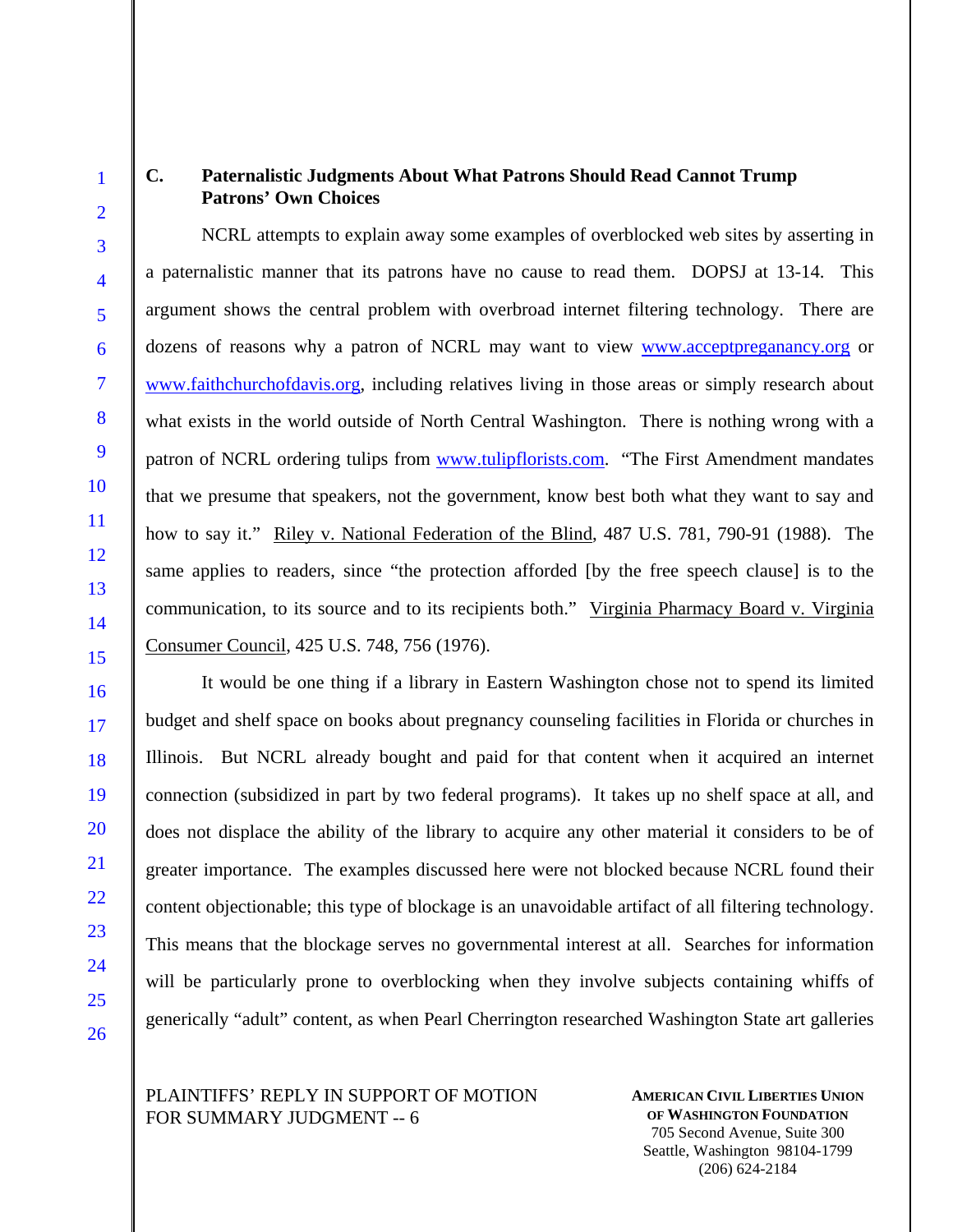whose collections include artistic nudes, or when Sarah Bradburn researched tobacco use. A patron who chooses to read this type of material would be wholly justified in seeking disabling of the filter when it generates a frustrating level of censorship. In the absence of that option, a patron would be justified in simply giving up -- which is precisely the harm that the constitution seeks to avoid.

NCRL also argues, without citation to any evidence in the record, that some of the blocked sites discovered through the random sample conducted by Plaintiffs' expert could be accessed by typing a different domain extension. DOPSJ at 13. This provides no comfort. A patron curious about the Seattle Womens' Jazz Orchestra might learn from a friend, from a radio program, from another web site, or from any other source that the Orchestra's primary web address is www.swojo.org. A reasonable patron finding that this site is blocked would not respond by trying other variations like www.swojo.com or www.swojo.net. A reasonable patron would instead conclude that NCRL does not allow any access to information about the Seattle Womens' Jazz Orchestra, which is why this sort of purposeless overblocking raises significant constitutional problems.

The foregoing discussion shows why it is NCRL's burden to show that its filtering system is narrowly tailored. Ashcroft v. ACLU, 542 U.S. 656, 665 (2004). Library users should not have to justify why they want to read material made freely available on the internet. NCRL has the burden of showing why it is justified in denying access.

### **III. NCRL MISAPPREHENDS PLAINTIFFS' STATE CONSTITUTIONAL ARGUMENT**

NCRL's discussion of prior restraints, NCRL Opposition Brief at 18-19, seems to be based upon a misreading of Plaintiff's arguments under the Washington constitution. Although there are certain troubling similarities, Plaintiffs have not argued that the NCRL filter is a

PLAINTIFFS' REPLY IN SUPPORT OF MOTION FOR SUMMARY JUDGMENT -- 7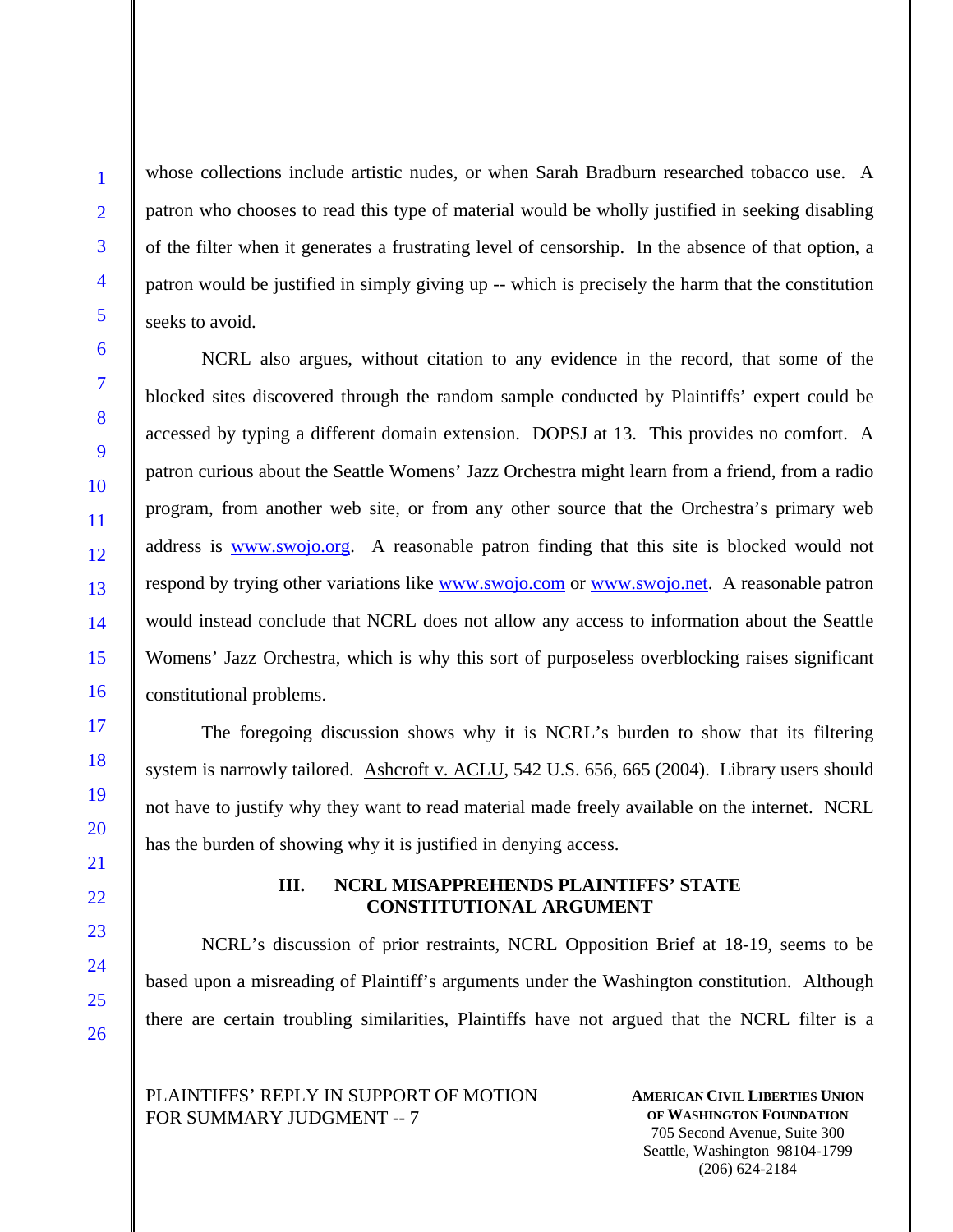"classic" prior restraint as found in federal cases like New York Times Co. v. United States, 403 U.S. 713 (1971) (the "Pentagon Papers" case), or Washington cases like JJR, Inc. v. Seattle, 126 Wn.2d 1, 6 (1995) (revocation of nightclub license). Instead, Plaintiffs argue that the speech restriction imposed by NCRL is so overbroad that it triggers Washington's superior protections under Art. I, § 5 for the right of "every person [to] freely speak, write and publish on all subjects." Washington courts often use terminology saying that overbroad speech restrictions "rise to the level of a prior restraint," because overbreadth causes many of the same chilling effects on communication that prior restraints do. "Regulations that sweep too broadly chill protected speech prior to publication, and thus may rise to the level of a prior restraint." O'Day v. King County, 109 Wn.2d 796, 804 (1988), citing State v. Coe, 101 Wn.2d 364, 373 (1984). Accord, Ino Ino, Inc. v. City of Bellevue, 132 Wn.2d 103, 117 (1997); Soundgarden v. Eikenberry, 123 Wn.2d 750, 764 (1994). These Washington cases make clear that overbreadth is a favored doctrine under Art. I, § 5, and is not viewed as "strong medicine" to be applied only as a last resort. O'Day, 109 Wn.2d at 804. "The Washington constitution is less tolerant than the First Amendment of overly broad restrictions on speech." Id.

NCRL's briefs do not grapple with Washington's distinctive hostility to overbroad speech restrictions. The briefs also ignore Soundgarden, the Washington case whose facts are most illustrative for present purposes. Soundgarden demonstrates how Art. I, § 5 does not allow a state agency to chill otherwise lawful communication among adults on the grounds that the communication is supposedly harmful to minors. See Plaintiffs' Opening Brief at 19-20. NCRL's filter is if anything more pernicious in its censorship than the statute in Soundgarden, because it does not metaphorically move adult material "behind the counter" (which would be enough to violate Art. I, § 5), but makes it literally unviewable in the library under any circumstances.

PLAINTIFFS' REPLY IN SUPPORT OF MOTION FOR SUMMARY JUDGMENT -- 8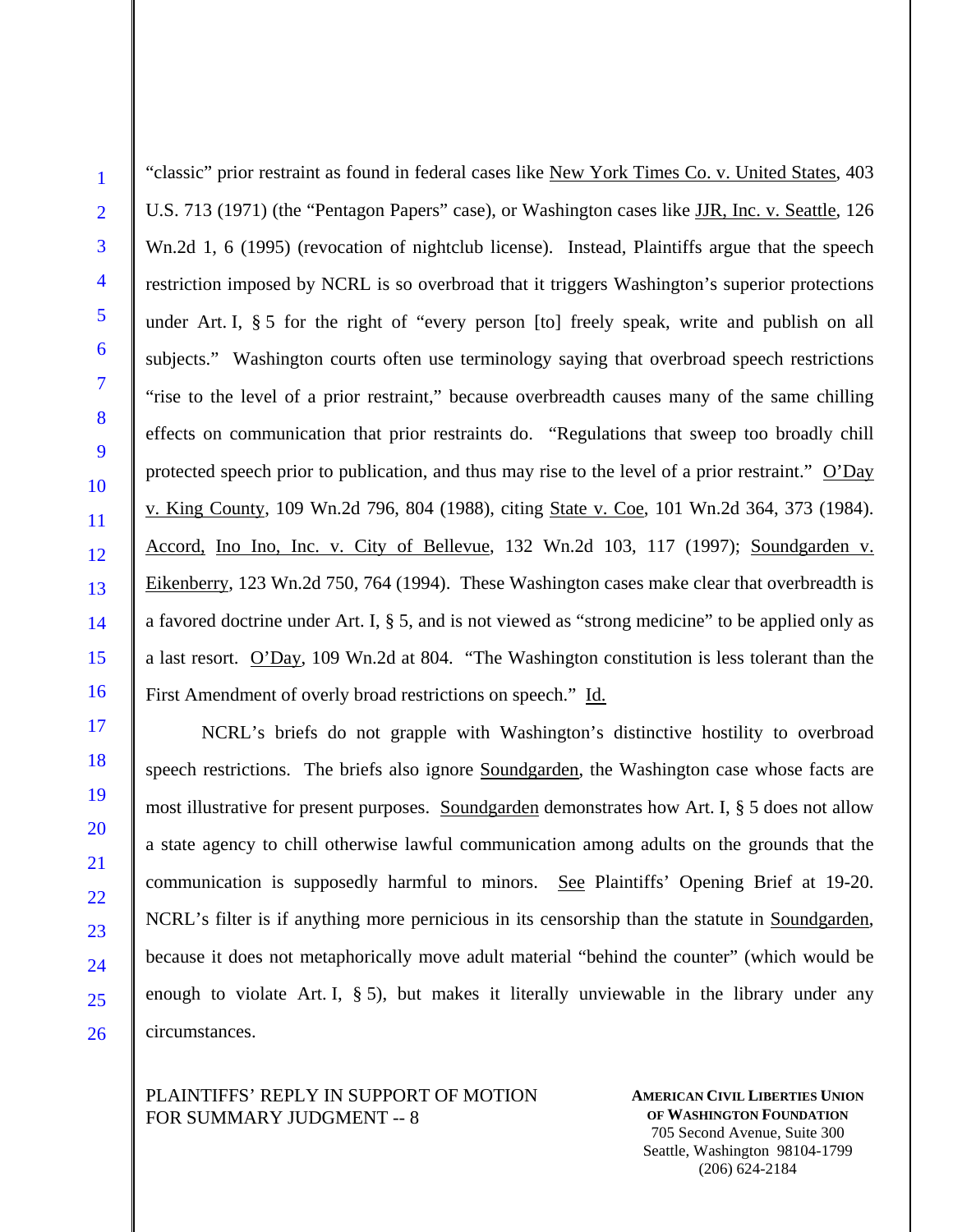| 1              | DATED this 25 <sup>th</sup> day of February, 2008.                                                                                                                                                                               |
|----------------|----------------------------------------------------------------------------------------------------------------------------------------------------------------------------------------------------------------------------------|
| $\overline{2}$ |                                                                                                                                                                                                                                  |
| 3              | AMERICAN CIVIL LIBERTIES UNION OF<br><b>WASHINGTON FOUNDATION</b>                                                                                                                                                                |
| 4              |                                                                                                                                                                                                                                  |
| 5              | By: /s/ Aaron H. Caplan<br>Aaron H. Caplan, WSBA #22525                                                                                                                                                                          |
| 6              | American Civil Liberties Union of Washington                                                                                                                                                                                     |
| 7              | Foundation<br>705 Second Avenue, Third Floor                                                                                                                                                                                     |
| 8              | Seattle, WA 98103<br>Tel. (206) 624-2184                                                                                                                                                                                         |
| 9              | Fax (206) 624-2190<br>caplan@aclu-wa.org                                                                                                                                                                                         |
| <b>10</b>      |                                                                                                                                                                                                                                  |
| <sup>11</sup>  | Duncan Manville, WSBA #30304<br>1629 $2nd$ Avenue W.                                                                                                                                                                             |
| 12             | Seattle, WA 98119<br>Tel. (206) 288-9330                                                                                                                                                                                         |
| 13             | Fax (206) 624-2190<br>duncan.manville@yahoo.com                                                                                                                                                                                  |
| 14             |                                                                                                                                                                                                                                  |
| 15             | Catherine Crump, pro hac vice<br>American Civil Liberties Union Foundation                                                                                                                                                       |
| 16             | 125 Broad Street, 18 <sup>th</sup> Floor<br>New York, NY 10004                                                                                                                                                                   |
| 17             | Tel. (212) 519-7806<br>ccrump@aclu.org                                                                                                                                                                                           |
| 18             |                                                                                                                                                                                                                                  |
| 19             | <b>Counsel for Plaintiffs</b>                                                                                                                                                                                                    |
| 20             |                                                                                                                                                                                                                                  |
| 21             |                                                                                                                                                                                                                                  |
| 22             |                                                                                                                                                                                                                                  |
| 23             |                                                                                                                                                                                                                                  |
| 24             |                                                                                                                                                                                                                                  |
|                |                                                                                                                                                                                                                                  |
| 25             |                                                                                                                                                                                                                                  |
| 26             |                                                                                                                                                                                                                                  |
|                | PLAINTIFFS' REPLY IN SUPPORT OF MOTION<br><b>AMERICAN CIVIL LIBERTIES UNION</b><br>OF WASHINGTON FOUNDATION<br>FOR SUMMARY JUDGMENT -- 9<br>705 Second Avenue, Suite 300<br>Seattle, Washington 98104-1799<br>$(206) 624 - 2184$ |